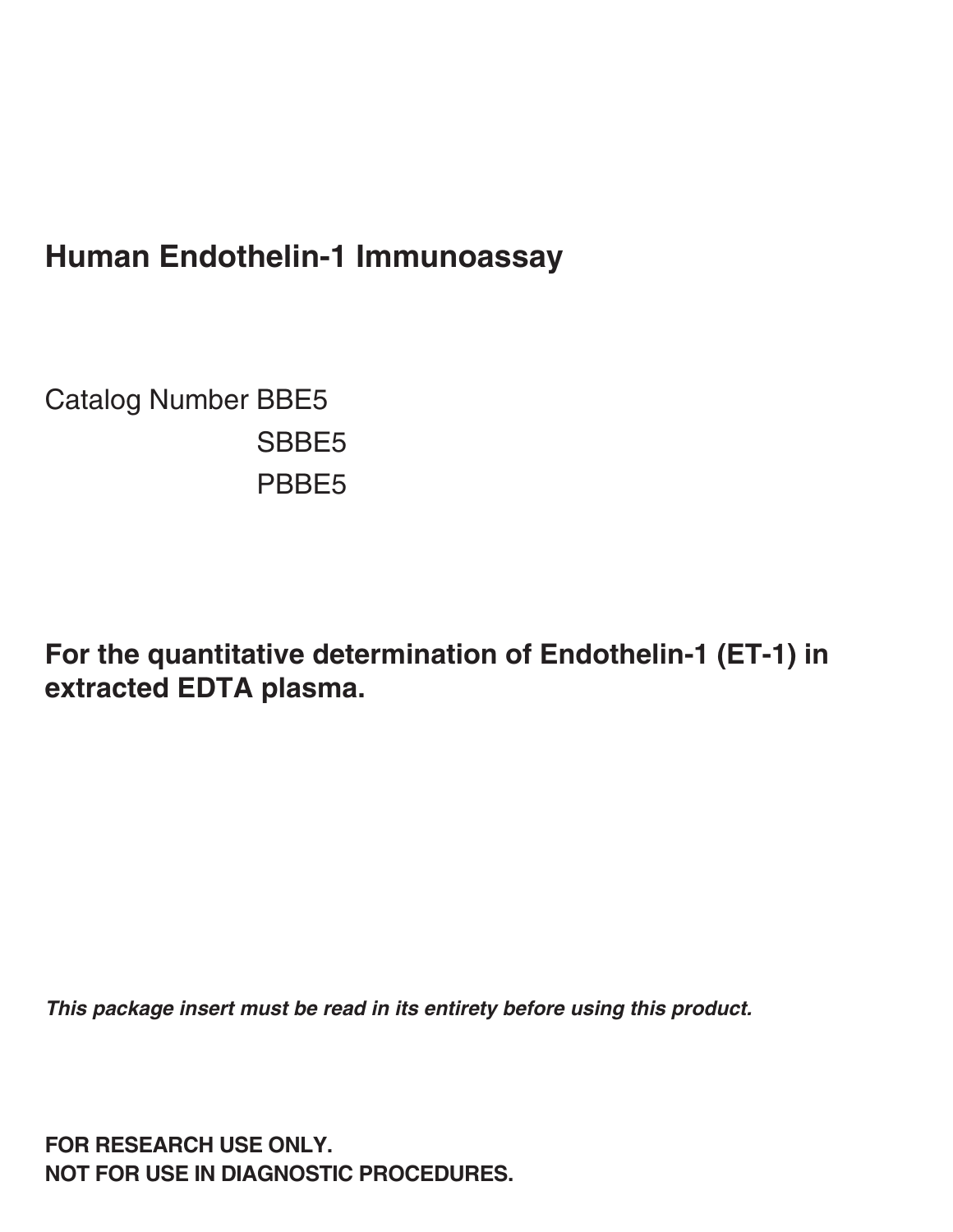#### **TABLE OF CONTENTS**

| Contents                                  | Page           |
|-------------------------------------------|----------------|
| <b>INTRODUCTION</b>                       | 2              |
|                                           |                |
| <b>LIMITATIONS OF THE PROCEDURE</b>       | 3              |
|                                           |                |
| <b>STORAGE</b>                            | $\overline{4}$ |
|                                           |                |
| <b>REAGENTS REQUIRED BUT NOT SUPPLIED</b> | $\overline{4}$ |
|                                           | $\overline{4}$ |
| SAMPLE COLLECTION AND STORAGE             | 5              |
|                                           |                |
| <b>REAGENT PREPARATION</b>                | 5              |
|                                           |                |
| <b>ASSAY PROCEDURE SUMMARY</b>            | $\overline{7}$ |
|                                           |                |
| <b>TYPICAL DATA</b>                       | 8              |
|                                           |                |
| <b>PRECISION</b>                          | 9              |
|                                           |                |
| <b>SAMPLE VALUES</b>                      | 10             |
|                                           |                |
| <b>SPECIFICITY</b>                        | 11             |
|                                           |                |

## **MANUFACTURED AND DISTRIBUTED BY:**

| R&D Systems, Inc.               | TELEPHONE: | (800) 343-7475              |
|---------------------------------|------------|-----------------------------|
| 614 McKinley Place NE           |            | (612) 379-2956              |
| Minneapolis, MN 55413           | FAX:       | $(612) 656 - 4400$          |
| <b>United States of America</b> | E-MAIL:    | info@RnDSystems.com         |
| <b>DISTRIBUTED BY:</b>          |            |                             |
| R&D Systems Europe, Ltd.        |            |                             |
| 19 Barton Lane                  | TELEPHONE: | +44 (0)1235 529449          |
| Abingdon Science Park           | FAX:       | +44 (0)1235 533420          |
| Abingdon, OX14 3NB              | E-MAIL:    | info@RnDSystems.co.uk       |
| United Kingdom                  |            |                             |
| R&D Systems China Co. Ltd.      |            |                             |
| 24A1 Hua Min Empire Plaza       | TELEPHONE: | +86 (21) 52380373           |
| 726 West Yan An Road            | FAX:       | +86 (21) 52371001           |
| Shanghai PRC 200050             | E-MAIL:    | info@RnDSystemsChina.com.cn |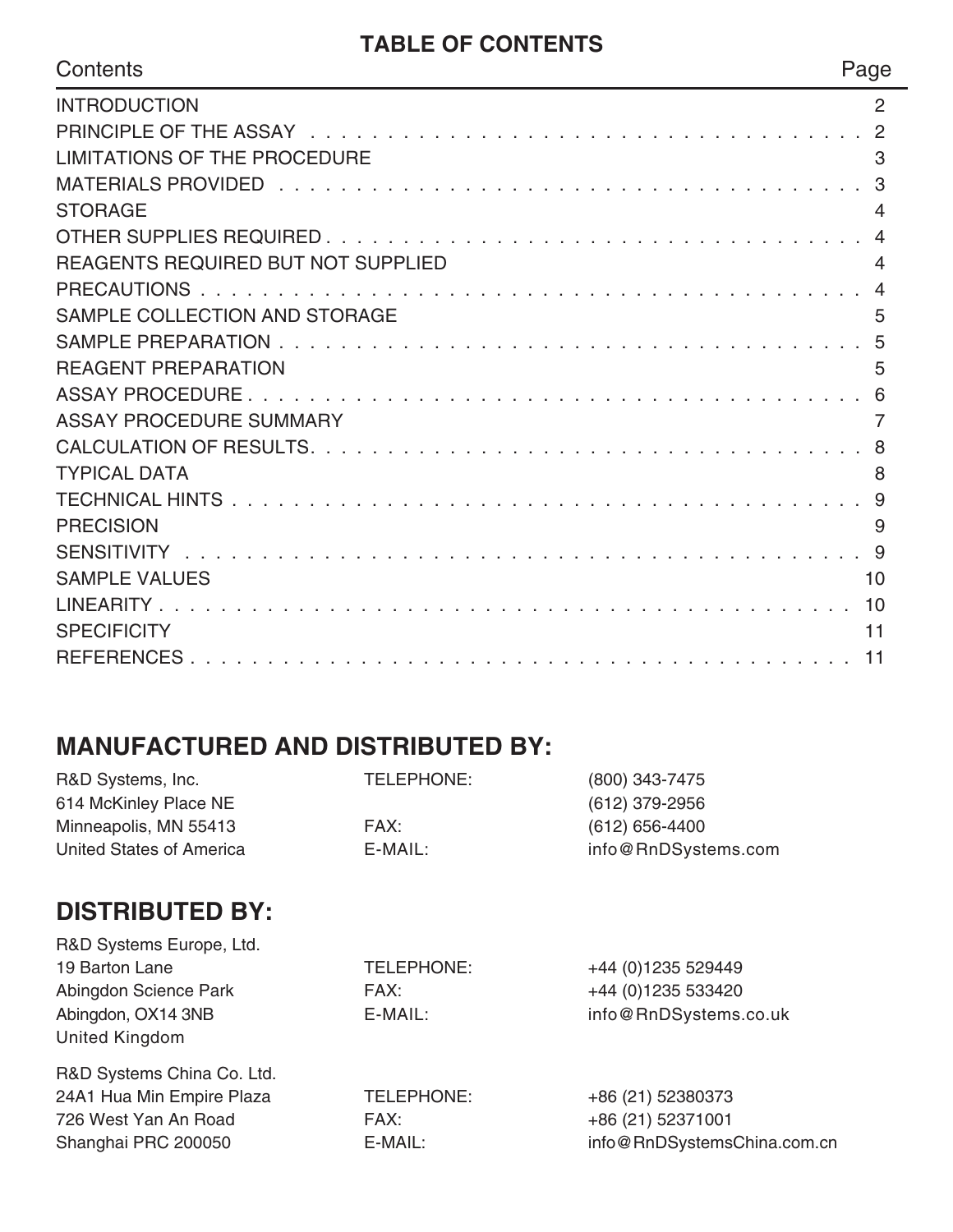#### **INTRODUCTION**

Endothelin-1 (ET-1), a peptide of 21 amino acid residues, is the most potent vasoconstrictive substance known. Originally isolated from porcine aortic endothelial cells (1), ET-1 is now known to be one of a family of three mammalian vasoactive peptides that also includes Endothelin-2 (ET-2) and Endothelin-3 (ET-3) (2). These related peptides differ from ET-1 at two and six amino acid residue positions, respectively. A fourth peptide, vasoactive intestinal contractor (VIC), is sometimes classified as rat ET-2 (3). All members of the endothelin family contain two essential disulfide bridges and six conserved amino acid residues at the C-terminus. Additionally, all of the endothelin family members are synthesized initially as prepropolypeptides of approximately 200 amino acid residues encoded by separate genes (2). These are proteolytically cleaved (4) to produce biologically-inactive propolypeptides of approximately 40 amino acid residues termed "big endothelins". Big ET-1 is cleaved by the proteolytic action of a membrane-bound metalloprotease [endothelin-converting enzyme (ECE-1)] producing the 21 amino acid residue active peptide (5). The biochemistry and biology of the endothelins have been the subject of several reviews (2, 6, 7).

The endothelins are produced by a variety of tissues in vivo, including lung and kidney (7), brain, pituitary and peripheral endocrine tissues (8) and placenta (9). ET-1, in contrast to ET-2 and ET-3, is also produced by endothelial cells, the vascular endothelium being the most abundant source of ET-1 in vivo  $(1, 6)$ . There are also reports of ET-1 production in vitro by pancreatic cancer cells (10), mast cells (11) and a variety of endothelial, epithelial and smooth muscle cells (12).

The best known action of ET-1 is as a vasoconstrictor. Injection of a single dose of ET-1 produces an initial decrease in systemic blood pressure followed by a prolonged increase in blood pressure, lasting for 1 to 3 hours (13, 14). From the slow onset and long-lasting effects of endothelins, it appears that these peptides are involved in long-term changes and not in acute responses to stimuli. In addition to their actions as vasoconstrictors, endothelins also produce a variety of other biological effects. These include stimulation of cardiac contraction, regulation of release of vasoactive substances, and stimulation of smooth muscle mitogenesis (7, 12). Endothelins also stimulate contraction of most smooth muscles and stimulate secretion by tissues including kidney, liver and adrenals (7). Endothelins also act in the brain, stimulating secretion by hypothalamic and pituitary cells (8).

Two receptors for endothelins have been characterized and designated ETA and ETB. Although these receptors are structurally and functionally distinct, they share some similarities. Each contains seven stretches of 20 - 27 hydrophobic amino acid residues, which are likely to represent transmembrane domains (13). Both have an N-terminal signal sequence and a long N-terminal extracellular domain (13). The  $ET_A$  receptor shows a higher affinity for  $ET-1$  than for  $ET-2$  and lowest affinity for  $ET-3$ . The ETB receptor shows approximately equal affinity for each of the three endothelins (12, 13). Both receptors are expressed in a wide variety of tissue types, in some cases with distinct expression and in some cases showing a degree of overlapping expression (6). Studies indicate that endothelium-dependent relaxation is mediated by the  $ET_B$  receptor (6). Both the  $ET_A$  and the  $ET_B$ receptors play varying roles in mediation of vasopressor actions depending on the species and vasculature involved (6).

Elevated levels of ET-1 in blood have been reported for a variety of disease conditions, possibly as part of a response to stress (10, 12, 15 - 23).

The Human ET-1 Immunoassay is a 90 minute (total incubation time) solid phase ELISA that is designed to measure ET-1 in extracted EDTA plasma. It contains synthetic human ET-1 and antibodies raised against synthetic human ET-1. This immunoassay has been shown to quantitate synthetic and natural human ET-1 accurately.

#### **PRINCIPLE OF THE ASSAY**

This assay employs the quantitative enzyme immunoassay technique. An antibody specific for ET-1 has been pre-coated onto a microplate. Standards, samples, Control and Conjugate are pipetted into the wells and any ET-1 present is sandwiched by the immobilized antibody and the enzyme-linked antibody specific for ET-1. Following a wash to remove any unbound substances and/or antibody-enzyme reagent, substrate is added to the wells and color develops in proportion to the amount of ET-1 bound. The color development is stopped and the intensity of the color is measured.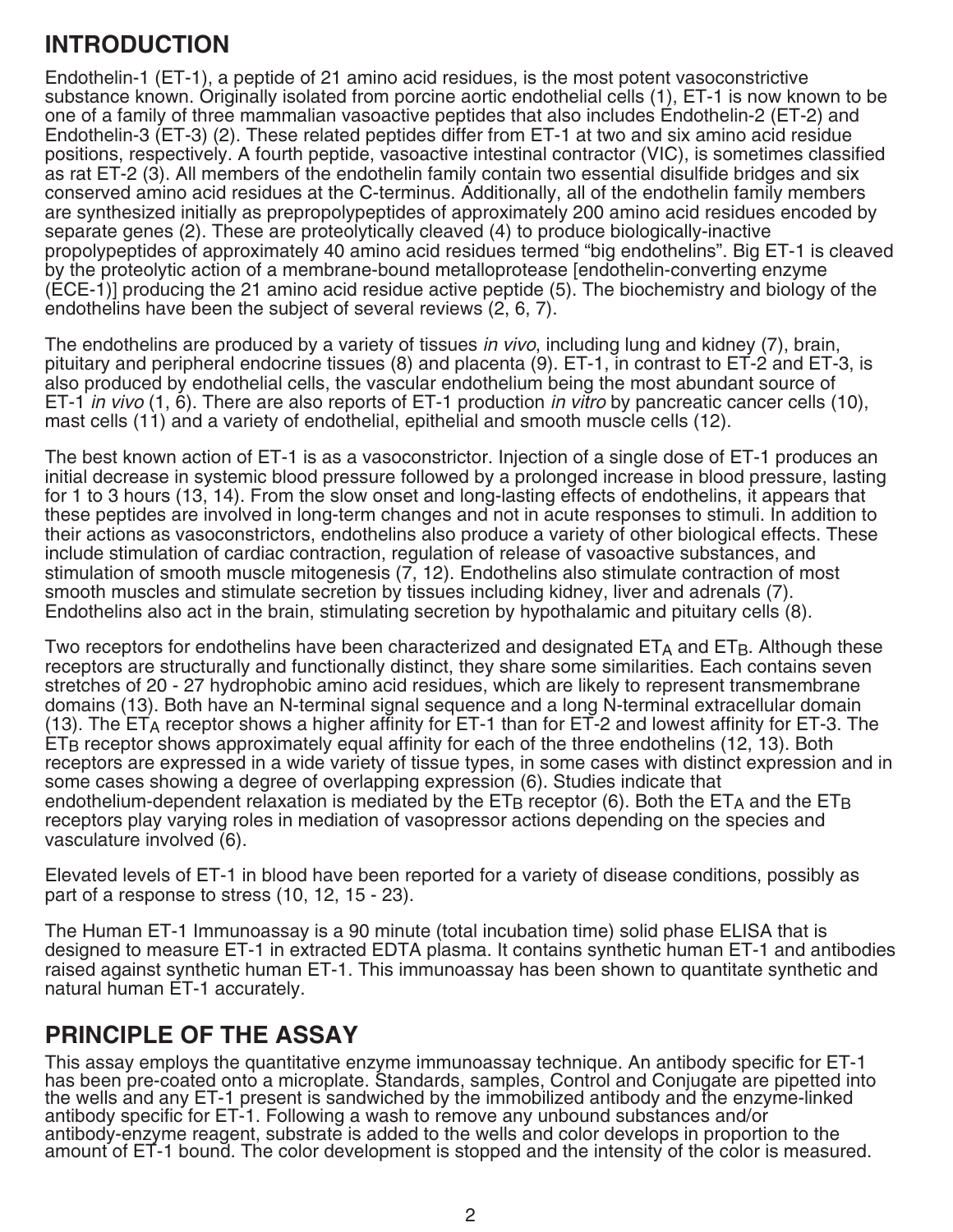## **LIMITATIONS OF THE PROCEDURE**

- FOR RESEARCH USE ONLY. NOT FOR USE IN DIAGNOSTIC PROCEDURES.
- The kit should not be used beyond the expiration date on the kit label.
- Do not mix or substitute reagents with those from other lots or sources.
- Any variation in operator, pipetting technique, washing technique, incubation time or temperature, and kit age can cause variation in binding.
- If samples generate values higher than the highest standard, further dilute with Sample Diluent and repeat the assay.
- This assay is designed to eliminate interference by soluble receptors, binding proteins, and other factors present in biological samples. Until all factors have been tested, the possibility of interference cannot be excluded.

## **MATERIALS PROVIDED**

| <b>Description</b>                                                                                                                                                             | Part #             | $Cat.$ #<br>BBE <sub>5</sub> | $Cat.$ #<br><b>SBBE5</b> |
|--------------------------------------------------------------------------------------------------------------------------------------------------------------------------------|--------------------|------------------------------|--------------------------|
| <b>ET-1 Microplate</b> - 96 well microplate (12 strips of 8 wells) coated<br>with rat antibody to human ET-1.                                                                  | 890397             | 1 plate                      | 6 plates                 |
| ET-1 Standards - Lyophilized synthetic human ET-1 containing<br>blue dye. The concentrations of ET-1 after reconstitution are<br>shown on the vial labels.                     | 890249 -<br>890254 | 1 vial of<br>each level      | 6 vials of<br>each level |
| <b>Sample Diluent</b> - 20 mL/vial of buffered protein base with blue<br>dye and preservatives.                                                                                | 895155             | 1 vial                       | 6 vials                  |
| ET-1 Conjugate Concentrate - 0.3 mL/vial of antibody to ET-1<br>conjugated to horseradish peroxidase in buffer with<br>preservatives.                                          | 890248             | 1 vial                       | 6 vials                  |
| Conjugate Diluent - 11 mL/vial of diluent for HRP-Conjugate<br>Concentrate, with red dye and preservatives.                                                                    | 895156             | 1 vial                       | 6 vials                  |
| <b>ET-1 Control</b> - Lyophilized synthetic human ET-1. The<br>concentration of the control should fall within the range specified<br>on the vial label if the assay is valid. | 890255             | 1 vial                       | 6 vials                  |
| Wash Buffer Concentrate - 20 mL/vial of a 25-fold concentrated<br>buffered surfactant with preservatives.                                                                      | 895154             | 1 vial                       | 6 vials                  |
| <b>Substrate - 11 mL/vial of stabilized substrate solution</b><br>(tetramethylbenzidine).                                                                                      | 895002             | 1 vial                       | 6 vials                  |
| Stop Solution - 11 mL/vial of acid solution.                                                                                                                                   | 895004             | 1 vial                       | 6 vials                  |
| Plate Covers - Adhesive strips.                                                                                                                                                |                    | 8 strips                     | 48 strips                |

BBE5 contains sufficient materials to run an ELISA on one 96 well plate. SBBE5 (SixPak) contains sufficient materials to run ELISAs on six 96 well plates.

This kit is also available in a PharmPak (R&D Systems, Catalog # PBBE5). PharmPaks contain sufficient materials to run ELISAs on 50 microplates. Specific vial counts of each component may vary. Please refer to the literature accompanying your order for specific vial counts.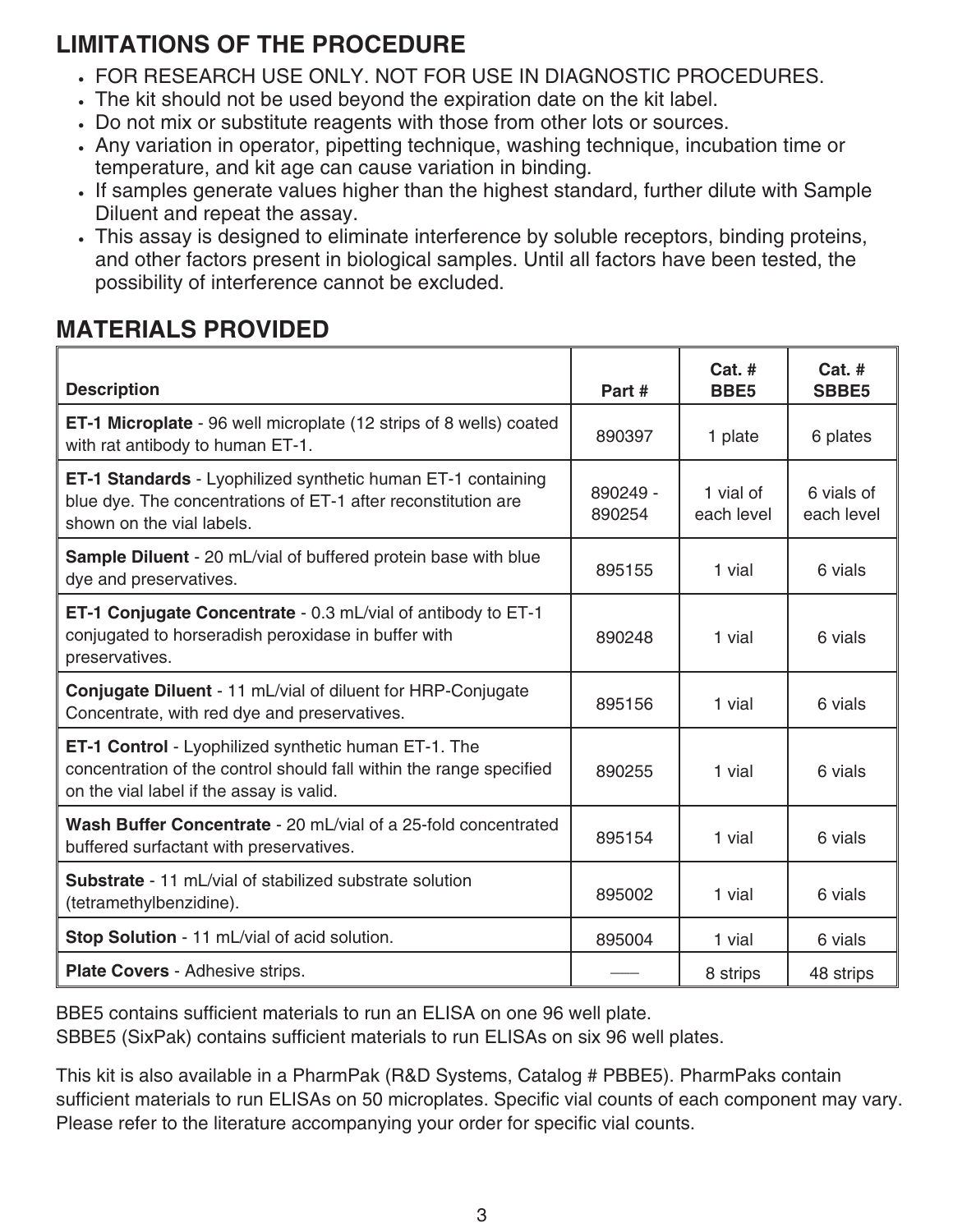#### **STORAGE**

| <b>Unopened Kit</b>                                | Store at 2 - 8° C. Do not use kit past expiration date. |                                                                                                                                                                               |  |  |  |
|----------------------------------------------------|---------------------------------------------------------|-------------------------------------------------------------------------------------------------------------------------------------------------------------------------------|--|--|--|
| Opened/<br><b>Reconstituted</b><br><b>Reagents</b> | Diluted ET-1 Conjugate                                  | May be stored for up to 1 month at $2 - 8^{\circ}$ C.*                                                                                                                        |  |  |  |
|                                                    | <b>Diluted Wash Buffer</b>                              |                                                                                                                                                                               |  |  |  |
|                                                    | Substrate                                               |                                                                                                                                                                               |  |  |  |
|                                                    | <b>Stop Solution</b>                                    |                                                                                                                                                                               |  |  |  |
|                                                    | Sample Diluent                                          |                                                                                                                                                                               |  |  |  |
|                                                    | <b>Standards</b>                                        | Aliquot and store for up to 1 month at $\leq$ -20 $^{\circ}$ C in                                                                                                             |  |  |  |
|                                                    | Endothelin-1 Control                                    | a manual defrost freezer.* Avoid repeated<br>freeze-thaw cycles.                                                                                                              |  |  |  |
|                                                    | Microplate Wells                                        | Return unused wells to the foil pouch containing<br>the desiccant pack and reseal along entire edge<br>of zip-seal. May be stored for up to 1 month<br>at $2 - 8^{\circ}$ C.* |  |  |  |

\*Provided this is within the expiration date of the kit.

## **OTHER SUPPLIES REQUIRED**

- Microplate reader capable of measuring absorbance at 450 nm, with the correction wavelength set at 620 nm or 650 nm.
- Pipettes and pipette tips.
- Deionized or distilled water.
- Squirt bottle, manifold dispenser, or automated microplate washer.
- Refrigerated spark-proof centrifuge.
- Centrifugal evaporator.
- 500 mL graduated cylinder.
- **Polypropylene** test tubes for dilution.

#### **REAGENTS REQUIRED BUT NOT SUPPLIED**

- 1 N HCI
- Acetone

## **PRECAUTIONS**

The Stop Solution provided with this kit is an acid solution. Wear eye, hand, face, and clothing protection when using this material.

Avoid microbial contamination when removing aliquots from reagent vials.

Use of a fume hood is recommended when using solvents for sample extraction.

Endothelin-1 is a bioactive peptide toxin and should be handled as a biological hazard.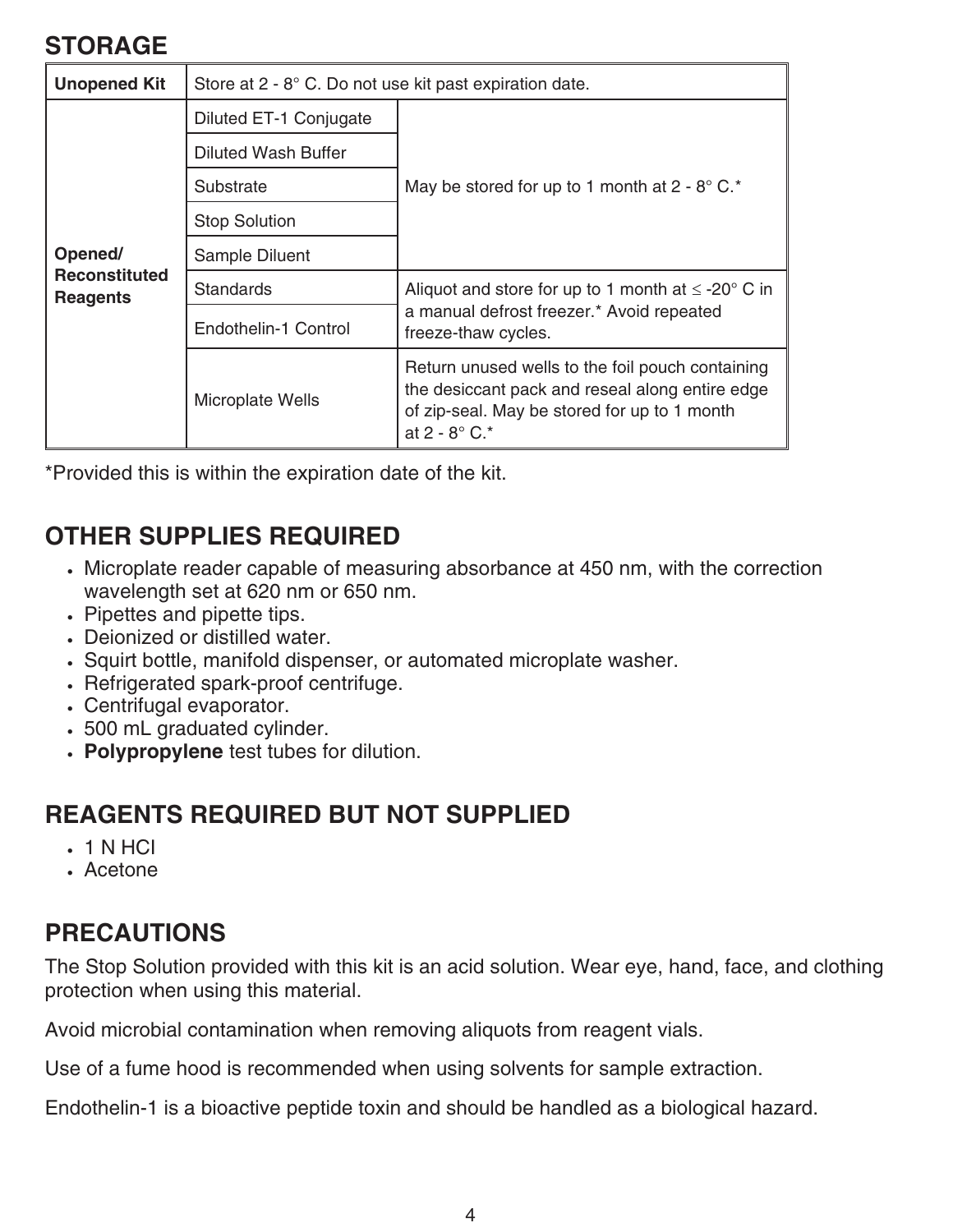## **SAMPLE COLLECTION AND STORAGE**

**Plasma** - Collect plasma using EDTA as an anticoagulant. Centrifuge for 15 minutes at 1000 x g within 30 minutes of collection. Extract plasma and assay immediately or, prior to extraction, aliquot and store at  $\leq$  -20 $^{\circ}$  C. Avoid repeated freeze-thaw cycles.

**Note:** Heparin and citrate plasma have not been validated for use in this assay. Do not use lipemic, grossly hemolyzed or turbid samples.

#### **SAMPLE PREPARATION** (5 hour extraction procedure)

This assay is not suitable for the direct assay of plasma samples. An extraction procedure is required.

The following example of an extraction procedure has been used to generate the sample value data in this booklet. It remains the responsibility of the individual laboratory to validate any sample preparation procedure followed.

- 1. Add 1 mL of plasma and 1.5 mL of extraction solvent (acetone:1 N HCI:Water (40:1:5)) to a **polypropylene tube.**
- 2. Mix by inversion.
- 3. Centrifuge for 20 minutes at 2000 x g in a refrigerated centrifuge at  $2 8^{\circ}$  C.
- 4. Decant supernatant into a polypropylene tube.
- 5. Dry down supernatant in a centrifugal evaporator (minimum drying time 4 hours at 37° C).
- 6. Reconstitute pellet in 0.25 mL sample diluent and vortex for 30 seconds.
- 7. Assay immediately for best results. If necessary, reconstituted samples can be stored overnight at 2 - 8° C.

#### **REAGENT PREPARATION**

#### **Bring all reagents to room temperature before use.**

**Wash Buffer Concentrate** - If crystals have formed in the concentrate, warm to room temperature and mix gently until the crystals have completely dissolved. Dilute 20 mL of Wash Buffer Concentrate into distilled or deionized water to prepare 500 mL of Wash Buffer.

**Standards** - Reconstitute the ET-1 Standards immediately before use with 1.0 mL of distilled or deionized water. Allow the standards to sit at room temperature for at least 10 minutes. The contents of the vials should be further mixed by gentle agitation until all the contents are completely dissolved. **Vigorous agitation and foaming should be avoided.** The Standards are now ready for use in the assay and require no further dilution. The concentrations of the Standards are stated on the labels.

**Endothelin-1 Control** - Reconstitute the ET-1 Control immediately before use with 1.0 mL of distilled or deionized water. Allow the Control to sit at room temperature for at least 10 minutes and mix by gentle agitation before use.

**ET-1 Conjugate Concentrate** - Tap the vial of Conjugate Concentrate to dislodge any liquid from the cap. Ensure contents are mixed with a suitable pipette. Transfer 250  $\mu$ L of the Conjugate Concentrate into the bottle of Conjugate Diluent. Mix contents by gentle inversion and swirling. **Vigorous agitation and foaming should be avoided.** The Conjugate is now ready for use in the assay and requires no further dilution.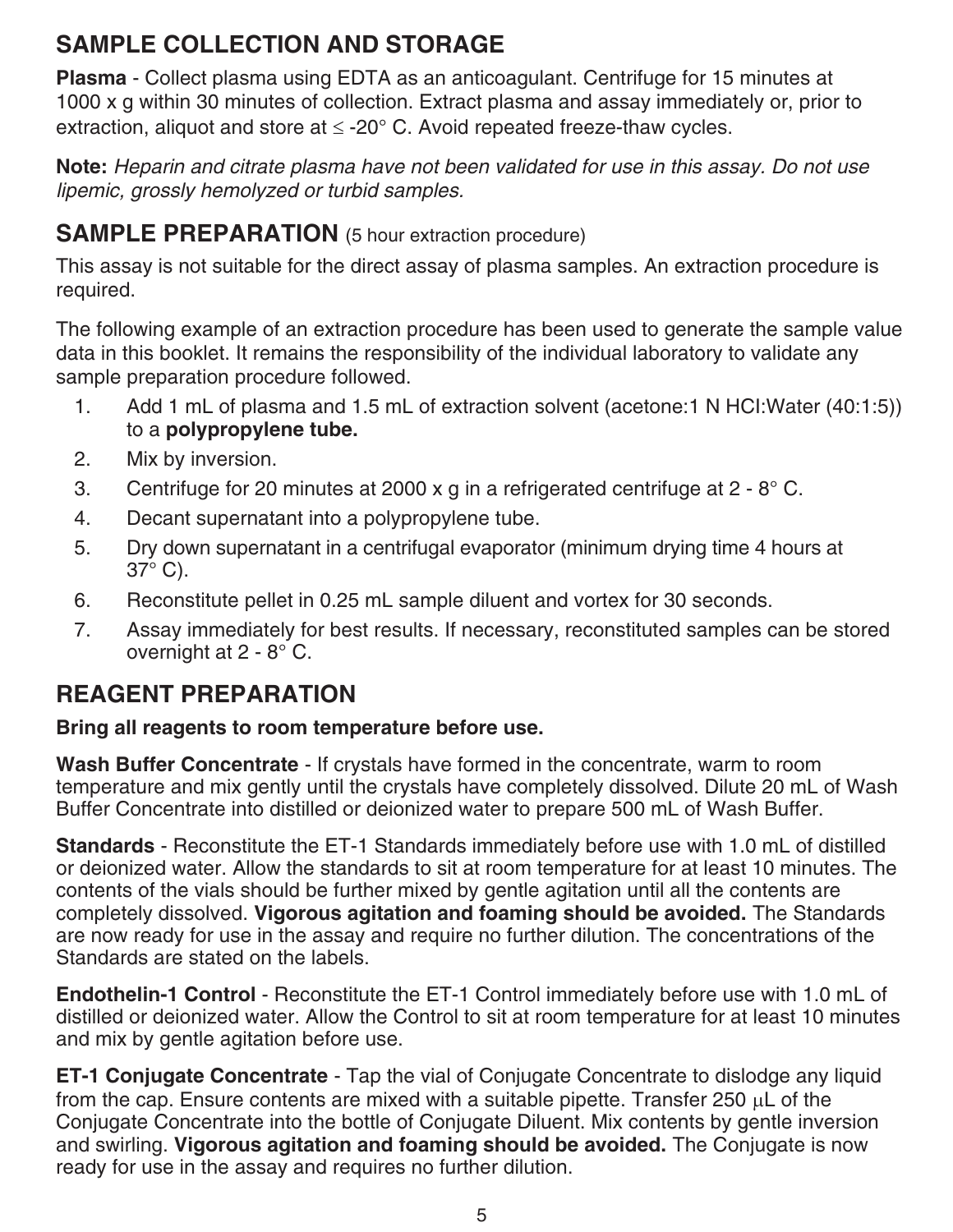## **ASSAY PROCEDURE**

**Bring all reagents and samples to room temperature before use. It is recommended that all samples, Standards, and the Endothelin-1 Control be assayed in duplicate.**

- 1. Prepare all reagents, extracted samples, working Standards, and Control as directed in the previous sections.
- 2. Remove excess microplate strips from the frame, return them to the foil pouch containing the desiccant pack, and reseal.
- 3. Add 100  $\mu$ L diluted Conjugate to each well.
- 4. Add 100  $\mu$ L Standard, Control, or reconstituted sample extract to each well with sufficient force to ensure mixing. **Ensure reagent addition is uninterrupted and completed within 10 minutes.**
- 5. Cover the plate with a plate sealer provided and incubate at room temperature for 1 hour.
- 6. Aspirate or decant contents from each well and wash by adding 300  $\mu$ L of Wash Buffer per well. Repeat the process five times for a total of six washes. After the last wash, aspirate or decant the contents and remove any remaining Wash Buffer by tapping the inverted plate firmly on clean paper towels.
- 7. Add 100  $\mu$ L Substrate to each well. Cover the plate with a new plate sealer and incubate at room temperature for 30 minutes.
- 8. Add 100  $\mu$ L of Stop Solution to each well. The color in the wells should change from blue to yellow. If the color in the wells is green or the color change does not appear uniform, gently tap the plate to ensure thorough mixing.
- 9. Determine the optical density of each well within 30 minutes, using a microplate reader set to 450 nm. If wavelength correction is available, set to 620 nm or 650 nm. If wavelength correction is not available, subtract readings at 620 nm or 650 nm from the readings at 450 nm. This subtraction will correct for optical imperfections in the plate. Readings made directly at 450 nm without correction may be higher and less accurate.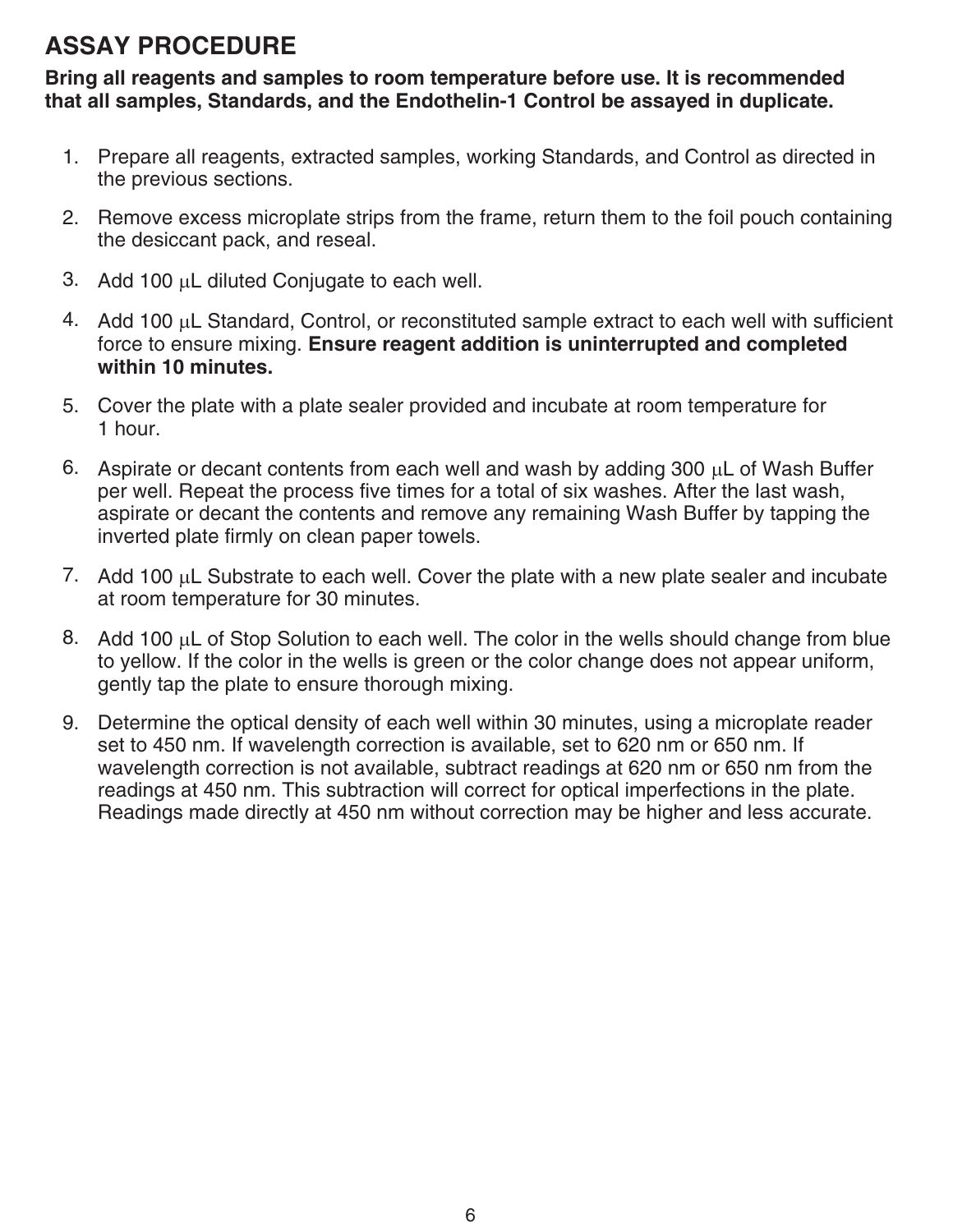#### **ASSAY PROCEDURE SUMMARY**



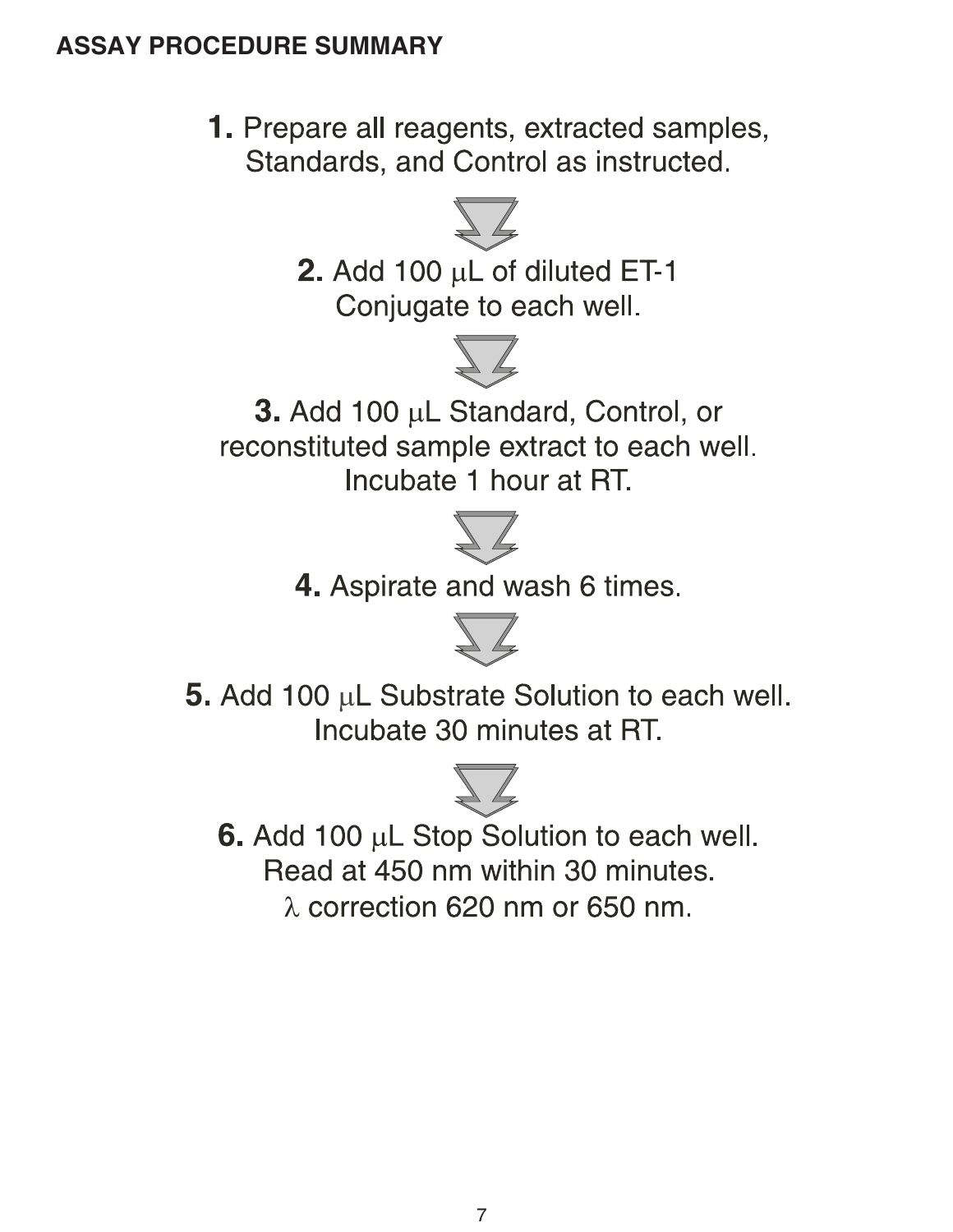## **CALCULATION OF RESULTS**

Calculate the mean absorbance values for each set of duplicate Standards.

Create a standard curve by reducing the data using computer software capable of generating a four parameter logistic (4-PL) curve-fit. As an alternative, construct a standard curve by plotting the mean absorbance for each Standard on the y-axis against the concentration on the x-axis and draw a best fit curve through the points on the graph.

Determine the concentration of each unknown sample by calculating the concentration of ET-1 corresponding to the mean absorbance from the standard curve. For samples, the concentration determined from the standard curve should then be corrected for reconstitution in the extraction procedure. Since samples have been extracted, the concentration read from the standard curve must be divided by the correction factor of 4.

It is recommended that the user run the Control in each assay. If the values obtained are not within the expected range, as stated on the Control vial label, the assay results may be invalid.

## **TYPICAL DATA**

This standard curve is provided for demonstration only. A standard curve should be generated for each set of samples assayed.



| <b>Standard</b> | (pg/mL) | O.D.                    | Mean  |
|-----------------|---------|-------------------------|-------|
| 0               | 0       | 0.054<br>0.052<br>0.138 | 0.053 |
|                 | 4.2     | 0.149<br>0.413          | 0.144 |
| 2               | 17.8    | 0.386<br>0.865          | 0.400 |
| 3               | 41.7    | 0.841<br>1.364          | 0.853 |
| 4               | 74.1    | 1.373<br>2.027          | 1.368 |
| 5               | 117     | 1.998                   | 2.012 |

#### **Endothelin-1 Standard Curve**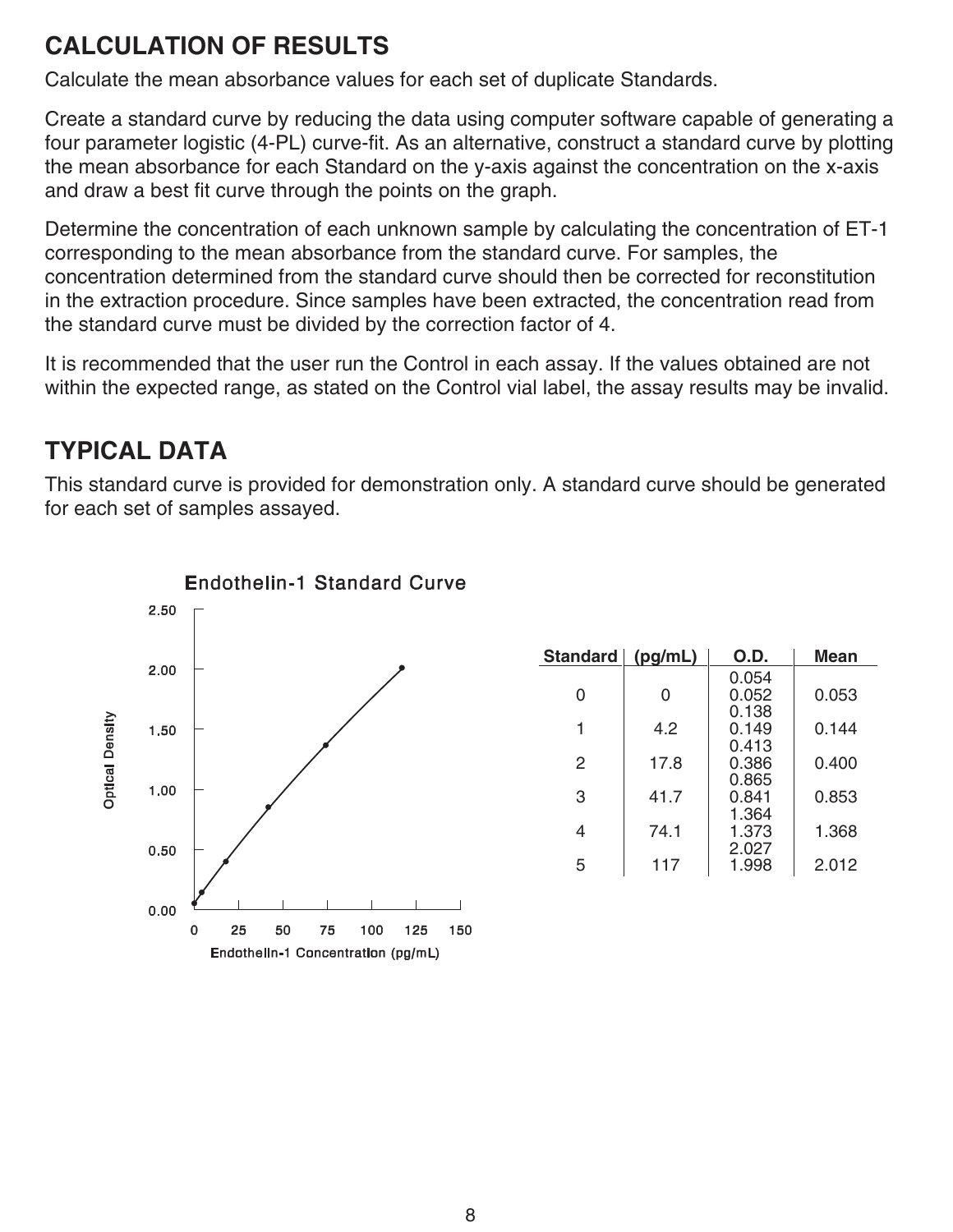## **TECHNICAL HINTS**

- When mixing or reconstituting protein solutions, always avoid foaming.
- To avoid cross-contamination, change pipette tips between additions of each standard level, between sample additions, and between reagent additions. Also, use separate containers for each reagent.
- Additions at each step of the protocol should be uninterrupted.
- Sodium azide will inactivate the ET-1 Conjugate.
- To ensure accurate results, proper adhesion of plate sealers during incubation steps is necessary.
- When using an automated plate washer, adding a 30 second soak period following addition of wash buffer, and/or rotating the plate 180 degrees between wash steps may improve assay precision.
- Substrate Solution should remain colorless until added to the plate. Keep Substrate Solution protected from light. Substrate Solution should change from colorless to gradations of blue.
- Avoid contact of Substrate with oxidizing agents or metal.
- Stop Solution should be added to the plate in the same order as the Substrate. The color developed in the wells will turn from blue to yellow upon addition of the Stop Solution.

## **PRECISION**

**Intra-assay Precision** (Precision within an assay)

Three samples of known concentration were tested ten times on one plate to assess intra-assay precision.

#### **Inter-assay Precision** (Precision between assays)

Three samples of known concentration were tested in fifty-seven separate assays to assess inter-assay precision.

| Intra-assay Precision |      |      | Inter-assay Precision |      |      |      |
|-----------------------|------|------|-----------------------|------|------|------|
| Sample                |      | 2    | 3                     |      | 2    | 3    |
| n                     | 10   | 10   | 10                    | 57   | 57   | 57   |
| Mean<br>(pg/mL)       | 14.4 | 32.8 | 68.7                  | 16.2 | 33.9 | 70.0 |
| Standard<br>deviation | 0.66 | 1.48 | 2.89                  | 1.05 | 1.86 | 3.57 |
| CV (%)                | 4.6  | 4.5  | 4.2                   | 6.5  | 5.5  | 5.1  |

## **SENSITIVITY**

The minimum detectable dose (MDD) of ET-1 is typically less than 1.0 pg/mL.

The MDD was determined by adding two standard deviations to the mean optical density value of twenty zero standard replicates and calculating the corresponding concentration.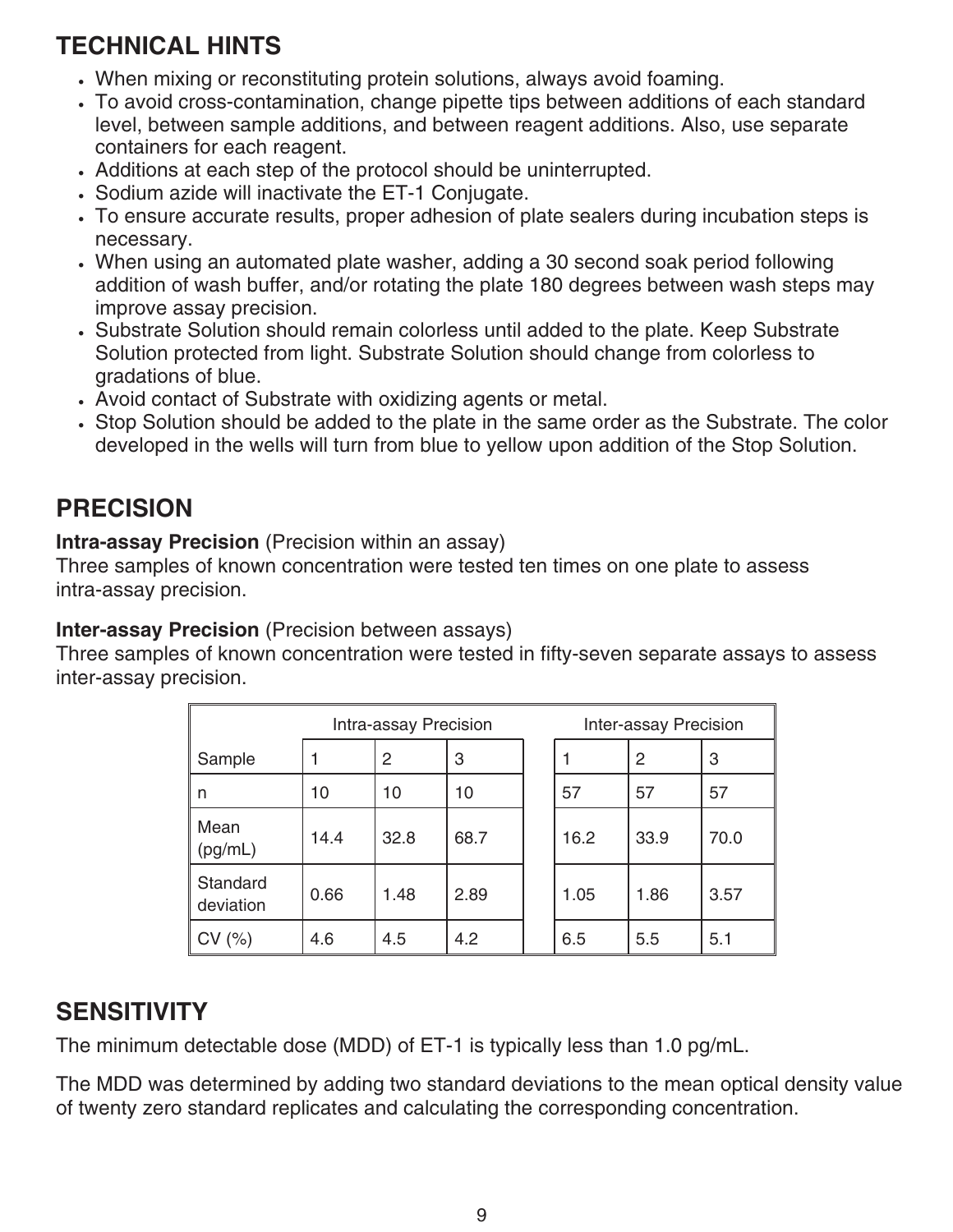#### **SAMPLE VALUES**

Twenty-five EDTA plasma samples were tested for ET-1 concentrations using the procedure outlined under Sample Preparation.

The mean value was 0.6 pg/mL with a range of 0.3 - 0.9 pg/mL.

Other sample types such as serum, heparin, and citrate plasma may be used, but could give different ranges. Results should only be compared with one sample type and/or within one collection method.

## **LINEARITY**

To assess linearity of the assay, three control samples were assayed at serial 2-fold dilutions.